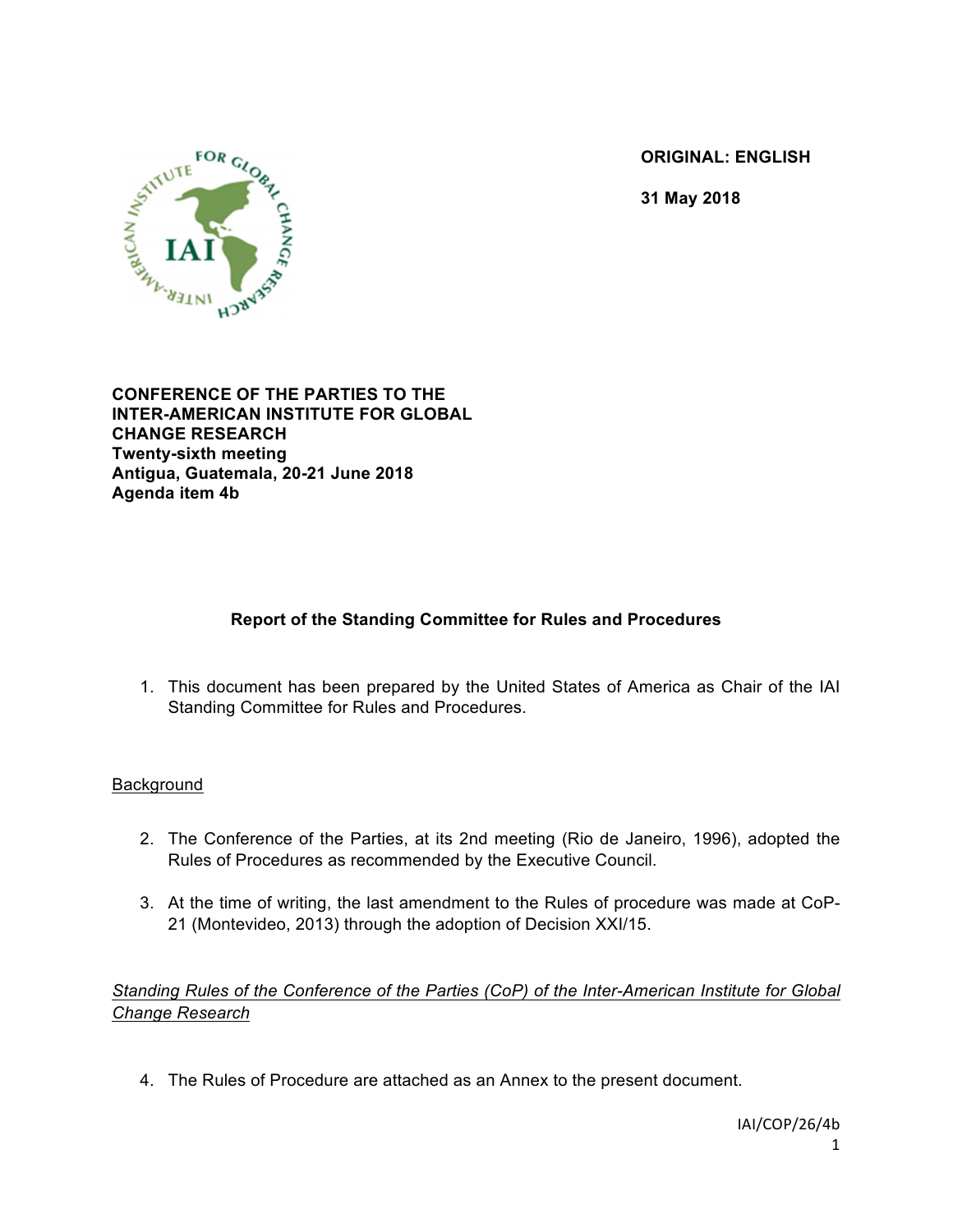5. The Committee is of the opinion that amendments are not required to the Rules of Procedure at CoP-26 (Antigua, Guatemala, 2018).

# **Recommendation**

6. The Conference of the Parties is invited to take note of this report.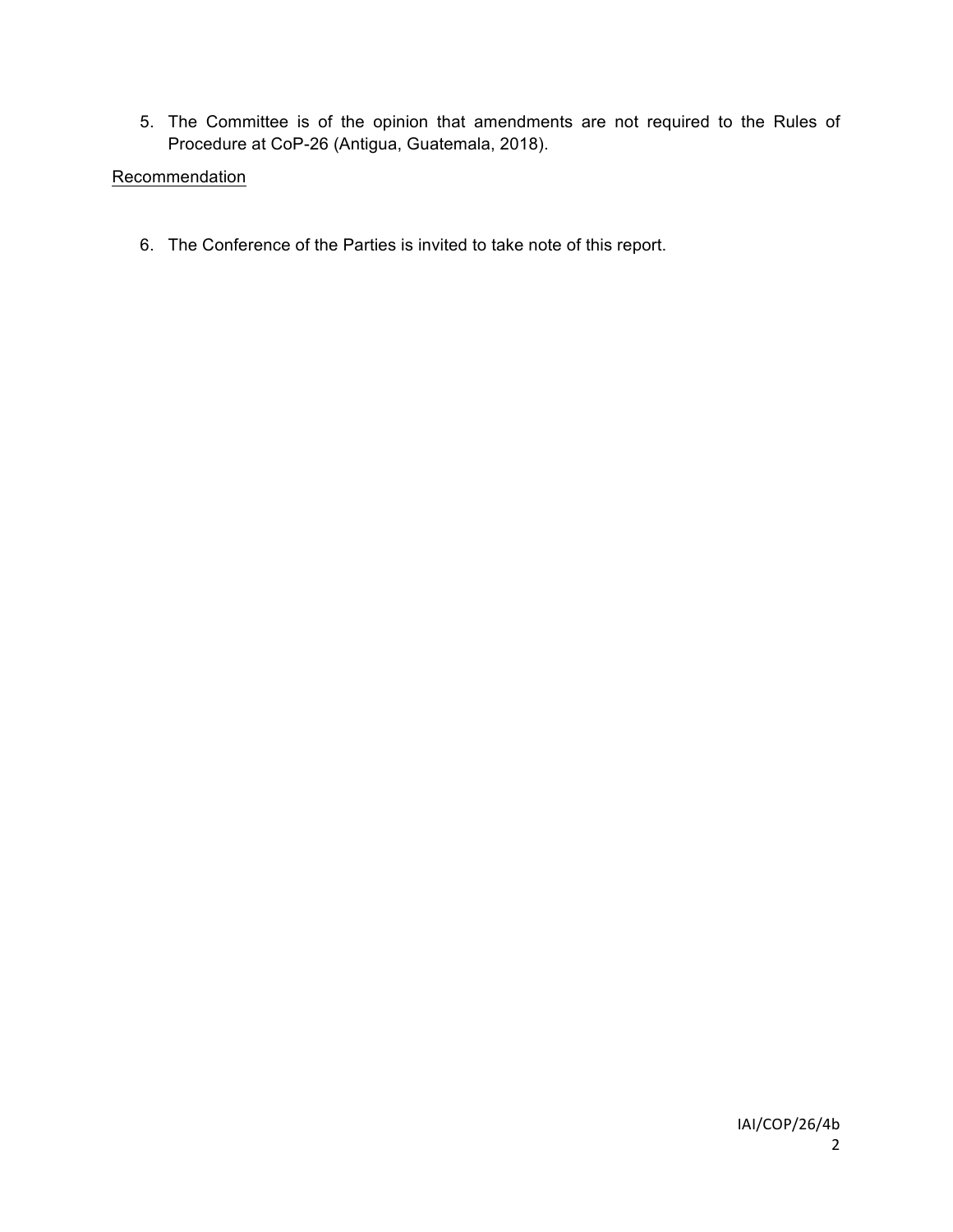Annex

#### **STANDING RULES OF THE CONFERENCE OF THE PARTIES (CoP) OF THE INTER-AMERICAN INSTITUTE FOR GLOBAL CHANGE RESEARCH**

(as approved by CoP 21, June 2013, Montevideo)

| CHAPTER X - ELECTION OF MEMBERS OF THE SCIENTIFIC ADVISORY COMMITTEE |  |
|----------------------------------------------------------------------|--|
| CHAPTER XI - ELECTION AND REMOVAL OF THE EXECUTIVE DIRECTOR  13      |  |
|                                                                      |  |
|                                                                      |  |
|                                                                      |  |
| CHAPTER XV - AMENDING THE AGREEMENT ESTABLISHING THE IAI  16         |  |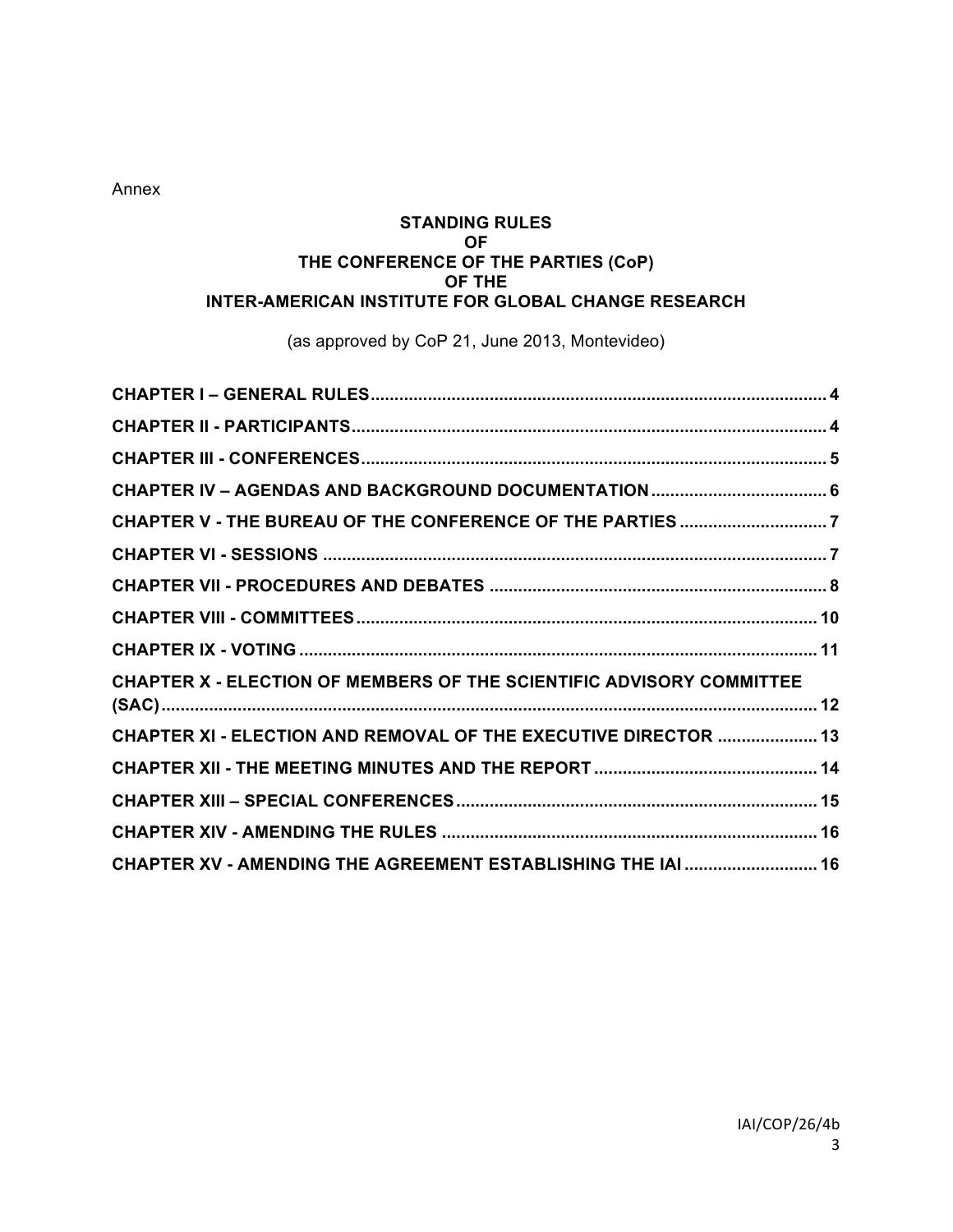## CHAPTER I – GENERAL RULES

Rule 1

The Conference of the Parties shall be governed by the relevant provisions of the Agreement Establishing the Inter-American Institute for Global Change Research (IAI) and of these Rules.

### Rule 2

Each Party shall designate one Permanent Representative and one or more Alternate Permanent Representatives to the IAI. Each Party shall send such designations to the Executive Director through its competent diplomatic authority (Ministry of Foreign Affairs, Embassy or Consulate).

#### CHAPTER II - PARTICIPANTS

## Rule 3

The Conference of the Parties shall be open to all Parties to the Agreement. Upon invitation to a Conference of Parties, a Party that has not designated a Permanent and/or Alternate Permanent Representatives shall accredit through its competent diplomatic authority, prior to that Conference of Parties, a Representative (and, if so desired, an Alternate Representative) to the Conference. Such accreditation shall be valid also for the Executive Council Meeting immediately following that Conference of Parties. For subsequent Executive Council Meetings, any Party elected to the Executive Council shall designate a Permanent and/or Alternate Permanent Representative, by name or post, who will represent the Party on the Executive Council during the term of its mandate.

# Rule 4

Designations and/or accreditations referred to in Rules 2 and 3, as well as all other notifications, document distributions, and other correspondence related to the work of the Conference of the Parties, shall normally be conducted electronically and in accordance with the targets/deadlines identified in the appropriate rules below. Any official correspondent may request that electronic correspondence be confirmed in written form, but any such request shall not result in any changes or delays in the targets/deadlines set forth in these rules.

#### Rule 5

The designations called for under Rule 2 and the accreditations provided for under Rule 3 shall be referred to the Credentials Committee (as provided for under Rule 47) for its review and approval. If the Credentials Committee questions such a designation or accreditation, it shall request the Executive Director to work with the submitting Party to resolve these questions before the Meeting is adjourned. In the event these questions cannot be resolved to the satisfaction of the Credentials Committee, the Committee shall refer them to the next Conference of the Parties for its decision.

# Rule 6

The conditions under which observers may participate in Conferences of the Parties shall be as follows: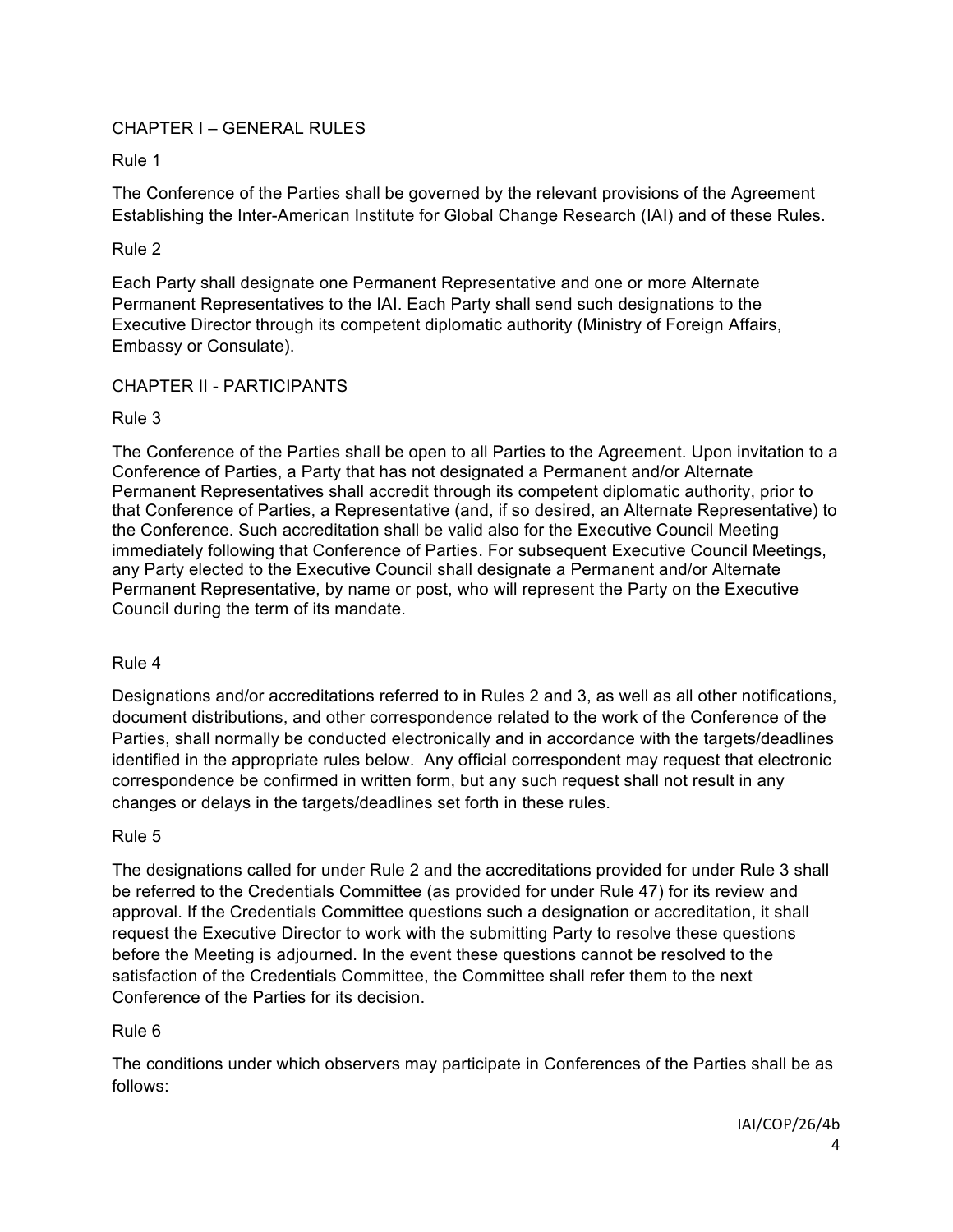(a) An observer may take the floor only when the Chair invites him/her to do so. An observer may not propose, second, or oppose motions, and shall not vote;

(b) An observer may receive all public documents of the Conference of the Parties.

## Rule 7

The appropriate authority of a State, public international organization, or other agency that is interested in attending a Conference of the Parties as an observer shall so inform the Executive Director no later than forty-five (45) days prior to the Conference.

# Rule 8

The Executive Director shall inform the Chair of the Executive Council regarding all expressions of interest in participating in the Conference. The EC Chair will decide, in consultation with the Executive Director, as to whether invitations should be extended to such applicants. The Executive Director shall extend invitations to accepted applicants no later than twenty-one (21) days prior to the Conference.

## Rule 9

The Executive Director shall distribute to all possible participants of the Conference of the Parties logistical information regarding the Conference and registration instructions.

## Rule 10

All Representatives of Parties and invited observers are strongly encouraged to to register electronically as soon as possible after receiving the official invitation, but at least fourteen (14) days prior to a Conference of the Parties in which they plan to participate in order to facilitate Conference planning. The Directorate will then post a list of all expected participants on the CoP website.

# CHAPTER III - CONFERENCES

Rule 11

The Conference of the Parties shall meet regularly once each year on a date (normally in June) and at a site to be determined in accordance with offers tendered by the Parties to the Executive Director.

# Rule 12

The Conference of the Parties shall consider offers of sites according to the principles of rotation and geographical distribution.

# Rule 13

In the event that no offer of a site is tendered or the Conference cannot be held at the site agreed upon, the Conference of the Parties shall meet at the site of the Executive Directorate. Nevertheless, if, at any time before the notice of Conference, one or more Parties offer to host the Conference, the Parties consulted by correspondence, may agree to have the Conference held at one of the sites offered.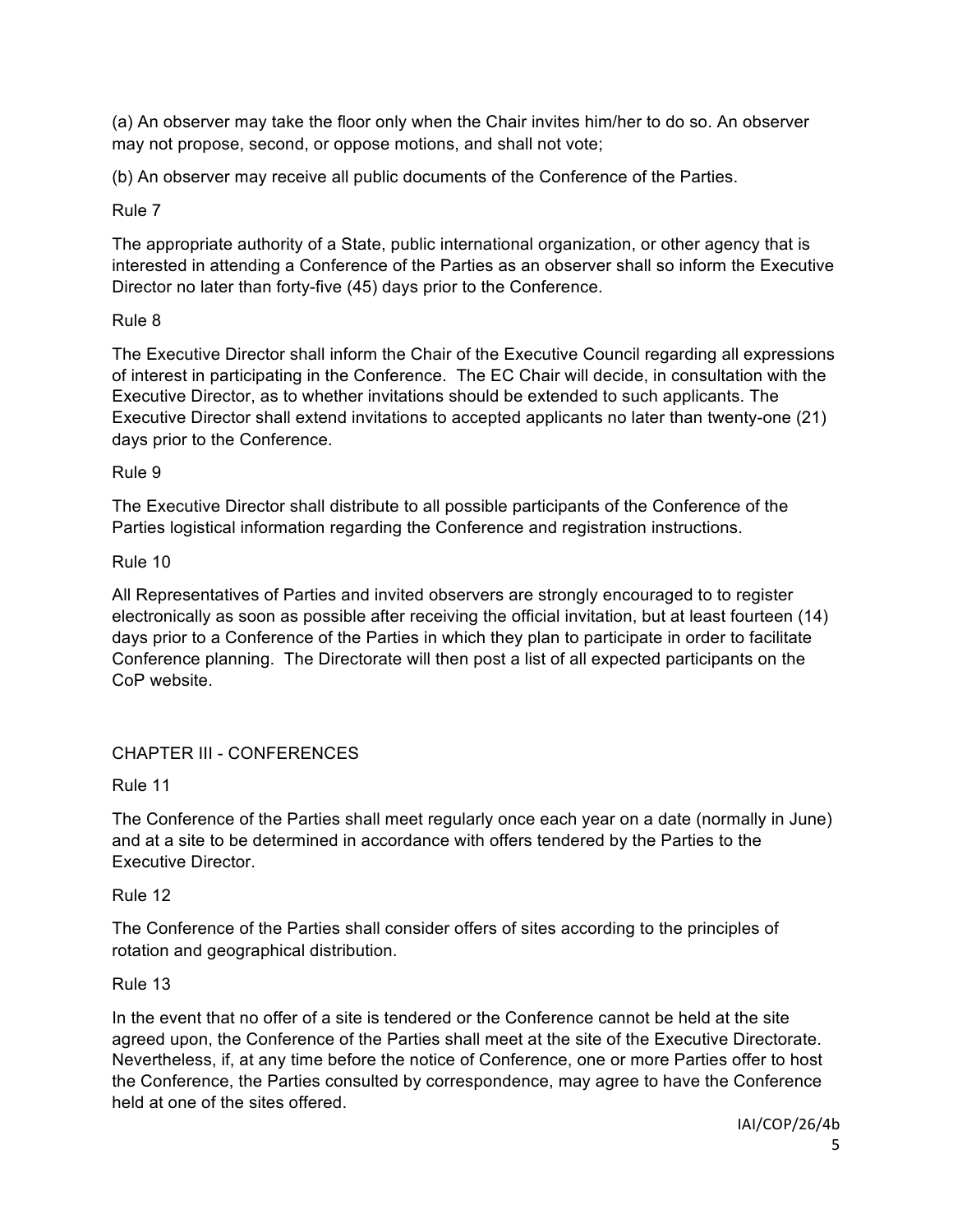The Executive Director and the representative of the host country shall extend joint invitations for the Conference of the Parties to the Parties and all other expected participants no later than ninety (90) days prior to the starting date of the Conference, except as provided under Rule 8. This invitation shall include a list of the key issues expected to be discussed, with the understanding that this list shall serve as the basis for the provisional agenda for the Conference as described in Rule 15.

# CHAPTER IV – AGENDAS AND BACKGROUND DOCUMENTATION

# Rule 15

The Executive Director shall, in consultation with the Bureau of the Executive Council, prepare a provisional agenda for the Conference of the Parties taking into account the decisions of the previous Conference, the recommendations of the Executive Council, and proposals of the Parties. The Executive Director shall make this provisional agenda available to the Parties and other participants at least thirty (30) days before the date of the Conference. The provisional agenda shall be supported by background documentation sufficient for analysis of the agenda items.

# Rule 16

The background documentation for the provisional agenda of a Conference of the Parties (except Special Conferences, Chapter XIII) shall include: reports of the previous Conference of the Parties and of its associated Pre-CoP and Post-CoP Executive Council Meetings; the annual report of the Directorate; the Plan for future activities of the Institute proposed to be conducted over the next year; and the proposed Budget as approved by the Financial and Administrative Committee. Background documentation may also include information on the potential programmatic, administrative, and financial implications of agenda items. The Executive Director will make this supporting information available to the Parties at least thirty (30) days before the Conference.

# Rule 17

The decisions, recommendations, agreements, minutes, and reports of the Conference of the Parties shall be made available in at least two official languages of the IAI. Rule 18

The Executive Director will present to the Conference of the Parties the decisions of the Pre-CoP Executive Council Meeting including, especially, any revisions to the Plan and Budget for the next year.

# Rule 19

Any proposal to include a matter on the provisional agenda shall be supported by a working document which shall serve as a basis for consideration of the matter. Each such proposal shall be submitted to the Executive Director no later than sixty (60) days prior to the Conference of the Parties.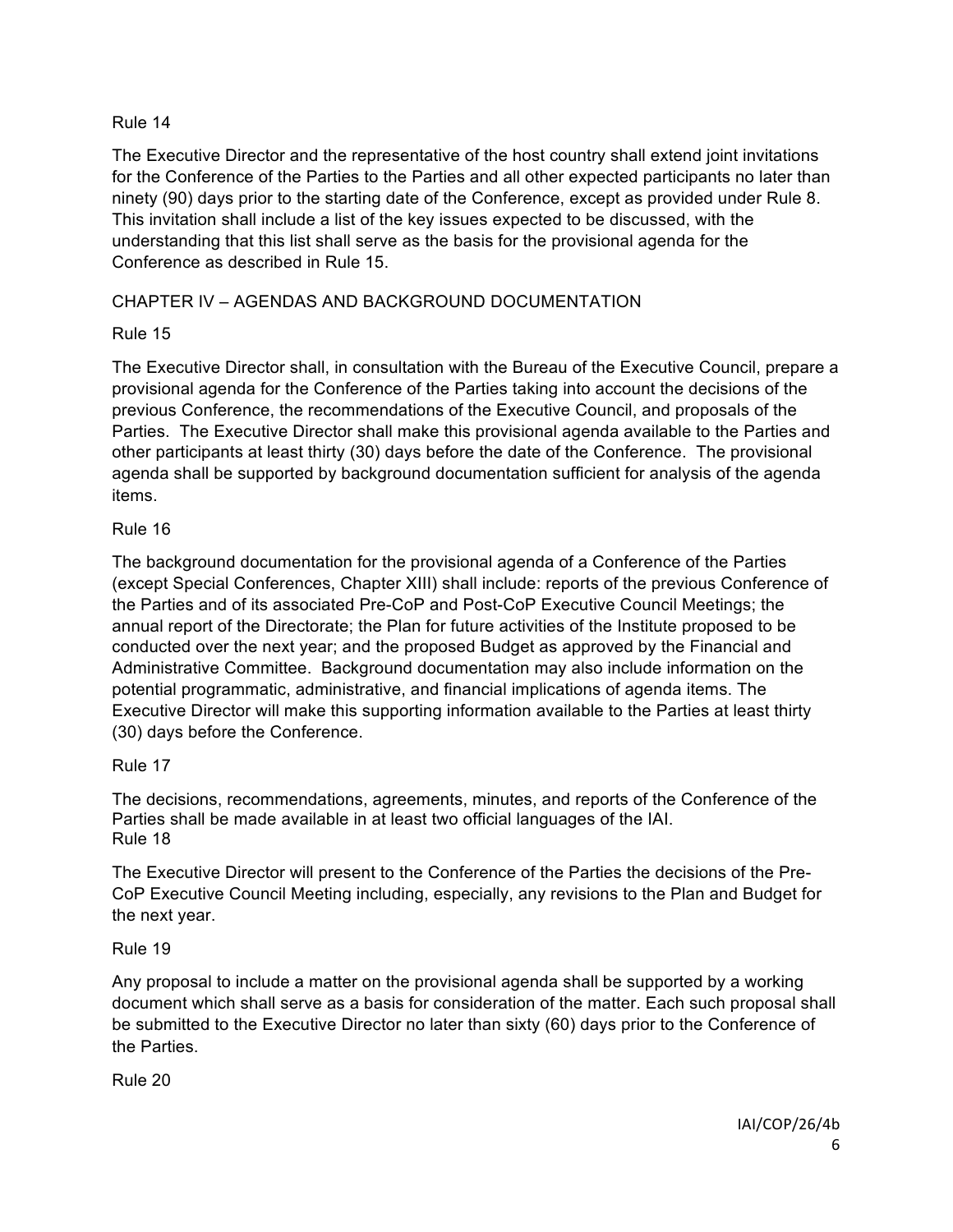The Conference of the Parties shall consider and approve the provisional agenda at the beginning of the first plenary session after which only business considered urgent and important may be added if approved by the Parties.

# CHAPTER V - THE BUREAU OF THE CONFERENCE OF THE PARTIES

# Rule 21

The Conference of the Parties shall elect a Chair, a First and a Second Vice-Chair. These, together with the Executive Director of the Institute acting as Secretary to the Conference of the Parties ex officio, will constitute the Bureau of the Conference of the Parties.

## Rule 22

The election of the Chair and the First and Second Vice-Chair shall be carried out at the beginning of the Conference of the Parties. The elections for each position shall be carried out separately in the above order. Each Party shall vote for only one candidate for each position to be filled.

# CHAPTER VI - SESSIONS

Rule 23

Conferences of the Parties shall be open, unless otherwise decided by the Conference.

### Rule 24

All Parties shall be strongly encouraged to participate in the Conferences of the Parties through accredited/designated Representatives. If a Party has not participated in any of the three previous Conferences of the Parties and the Party has not over this three-year period designated a Permanent Representative for the IAI, that Party shall be considered to be not active. The IAI, especially through cooperation between the Executive Council, its Bureau, and the Directorate, shall make every effort to encourage inactive Parties to become active in the IAI. If and when a Party participates in a Conference of the Parties or designates a representative for interaction with the IAI, it shall be considered to be active.

#### Rule 25

Plenary sessions shall require the presence of a quorum of accredited/designated Representatives of one-half of the active IAI Parties. Accreditation shall be validated by the Credentials Committee in accordance with Rules 3 and 5. If, after a quorum has been achieved, the quorum is upset, all decisions/actions taken by the Conference of the Parties shall be considered as provisional until the quorum is restored.

#### Rule 26

In the event that one half of the active IAI Parties are present, but accreditation of Representatives from less than one half of the active IAI Parties has been validated, all decisions/actions taken by the Conference of the Parties shall be considered as provisional until accreditations sufficient for a quorum are received.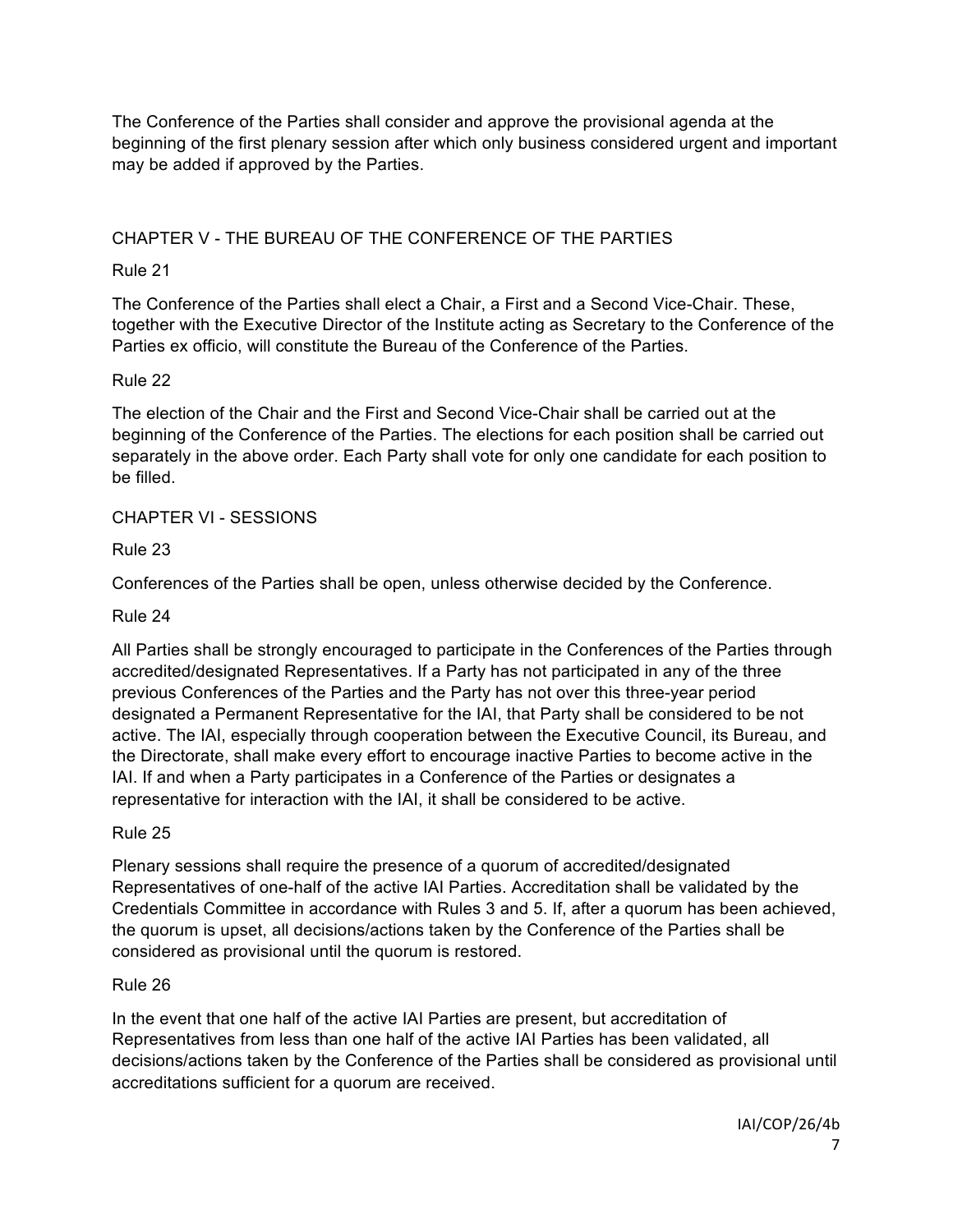If such accreditation has not been completed before the Conference of the Parties is completed, the Directorate shall seek submission and validation of the credentials of the unaccredited Members who were present at the Conference of the Parties. Decisions or actions taken by the Conference of the Parties shall be considered final when accreditation of a quorum has been achieved.

# CHAPTER VII - PROCEDURES AND DEBATES

# Rule 28

The Chair of the Conference of the Parties assures effective management of and maintains order at the Conference, especially by opening and closing the Conference, leading the discussions, ensuring that the Conference is conducted in accordance with the provisions of the Agreement Establishing the IAI and of these Rules, granting permission to take the floor, putting items of business to a vote, and announcing decisions. The Chair shall rule on points of order and may propose postponement or closure of a debate, or the postponement or suspension of sessions. The Chair shall also set the order of the sessions in accordance with the approved agenda of the Conference. In managing the Conference, the Chair shall consult with its Bureau as appropriate.

# Rule 29

When the Chair wishes to participate in discussion, debate or voting on an item of business, the Chair shall pass the Chairpersonship to the First Vice-Chair or, if the First Vice-Chair is not available, the Second Vice-Chair.

# Rule 30

If an item of business, included on the overall agenda but not on the agenda for the particular session, is submitted for consideration, the Parties in attendance shall decide immediately by majority vote whether to discuss it.

# Rule 31

While a proposal is under consideration, a motion to amend the proposal may be submitted. A motion shall be considered an amendment only when it adds, deletes, or changes part of the proposal. A motion that completely replaces the original proposal or has no clear relationship therewith shall be considered a separate proposal. The proposed amendment that differs most from the original shall be considered first.

#### Rule 32

Once debate has been closed, the Conference of the Parties shall decide on the appropriate action to be taken. If a vote is needed, the vote shall be cast immediately with the corresponding amendments, where appropriate.

# Rule 33

Proposals shall be put to a vote in the order in which they were submitted, except when otherwise stipulated by the Conference of the Parties.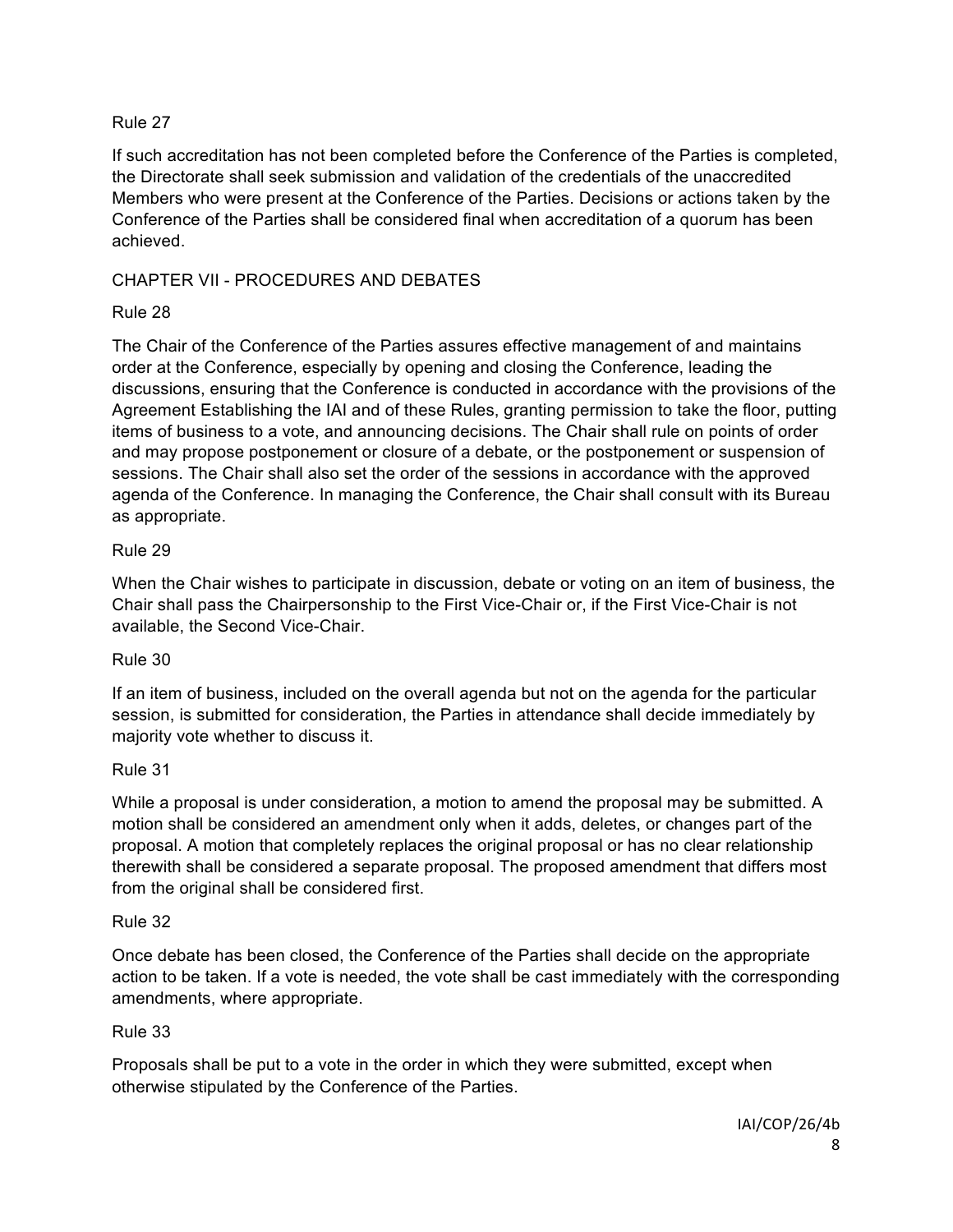If amendments to a proposal are put forth, these amendments shall be either accepted or rejected, in the order they were put forth, before a decision is taken on the overall proposal.

## Rule 35

Any Party may request that portions of a proposal, document, or amendment be considered individually. If there is any objection to the request for a division, the request shall be put to a vote. Permission to speak regarding a request for division shall be granted to only one speaker in favor and one opposing speaker. If the request for division is approved, each part of the proposed action shall be voted on in the order it was proposed. If all parts of the proposed action are rejected, the proposed action shall be regarded as having been rejected in its entirety.

## Rule 36

A proposal or an amendment to a proposal may be withdrawn by its original sponsor before being put to a vote.

## Rule 37

While an item of business is being discussed, any Representative may raise a point of order, which shall be decided upon immediately by the Chair. If such a decision is appealed, the appeal shall be put to a vote immediately, the results of which shall govern.

## Rule 38

A Representative who raises a point of order may not speak to the substance of the matter under discussion.

#### Rule 39

While any item of business is being considered any Representative may propose that the discussion be postponed. This proposal shall not be debated, but shall be put to a vote immediately. If approved, the date and time at which the discussion is to resume shall be scheduled.

# Rule 40

The Chair or any Representative may propose that discussion on an item under consideration be closed when he/she considers the matter to have been discussed sufficiently. If this motion is opposed, the Chair shall give the floor to one Representative in favor and one against, each of whom shall be allowed no more than five minutes to speak. The matter shall then be put to a vote.

#### Rule 41

The Chair or any Representative may propose at any time that a session be suspended for a specific period, or adjourned. The proposal shall be put to a vote immediately without debate. A decision to adjourn a session shall require a two-thirds majority of Representatives present.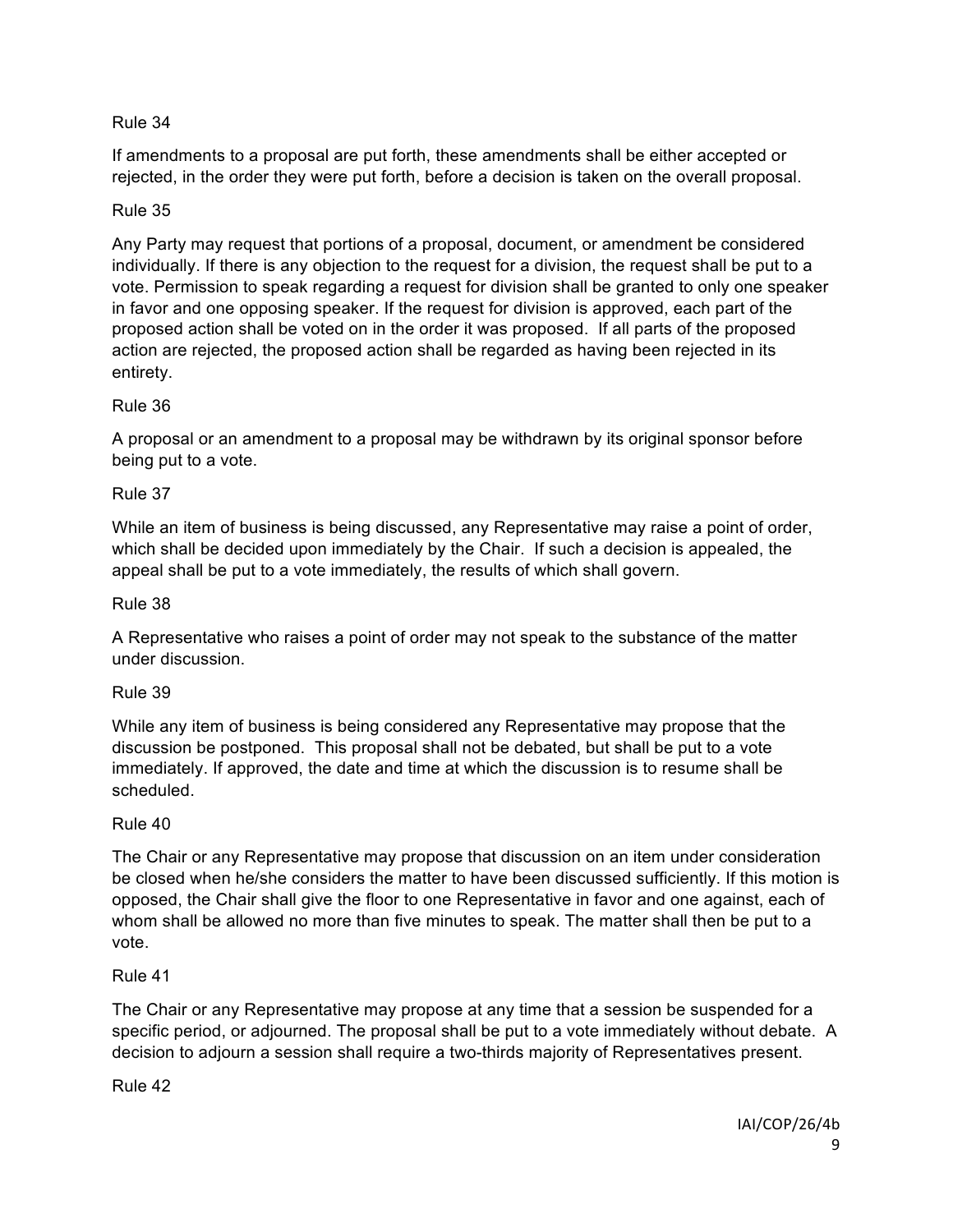With the exception of motions regarding points of order, the following procedural motions shall take precedence, in the order indicated below, over other proposals or motions submitted:

(a) Postponement of the session

(b) Suspension of the session

(c) Postponement of debate on the item under discussion

(d) Closure of debate on the item under discussion.

Rule 43

In order to reconsider a decision adopted by the Conference of the Parties, the appropriate motion shall be approved by a two-thirds vote of the Parties.

#### CHAPTER VIII - COMMITTEES

Rule 44

The Conference of the Parties may establish, from among its members, any ad hoc Sessional Committees it may deem necessary; assign to them specific tasks; and establish deadlines for Committees to report to the Conference.

Rule 45

All Parties may participate in Sessional Committees. Sessional Committees may also invite the Executive Director, members of the Directorate staff, and observers to participate in the Committees' work.

Rule 46

The Conference of the Parties shall elect a Standing Committee for Rules and Procedures of three (3) individuals.

Rule 47

The Conference of the Parties shall elect a Credentials Committee, comprised of three (3) Parties, who shall serve for a period of two years.

Rule 48

The Conference of the Parties may establish any ad hoc Advisory Committee it deems necessary; determine its initial composition; assign to it specific tasks; and establish deadlines by which it is to complete its work and/or at which its term ends.

Rule 49

All Members of the Conference of the Parties may participate in any Advisory Committee. An Advisory Committee may invite the Executive Director and/or members of the Directorate staff to participate in its work. A Committee may also invite other Parties and/or experts to participate in its work.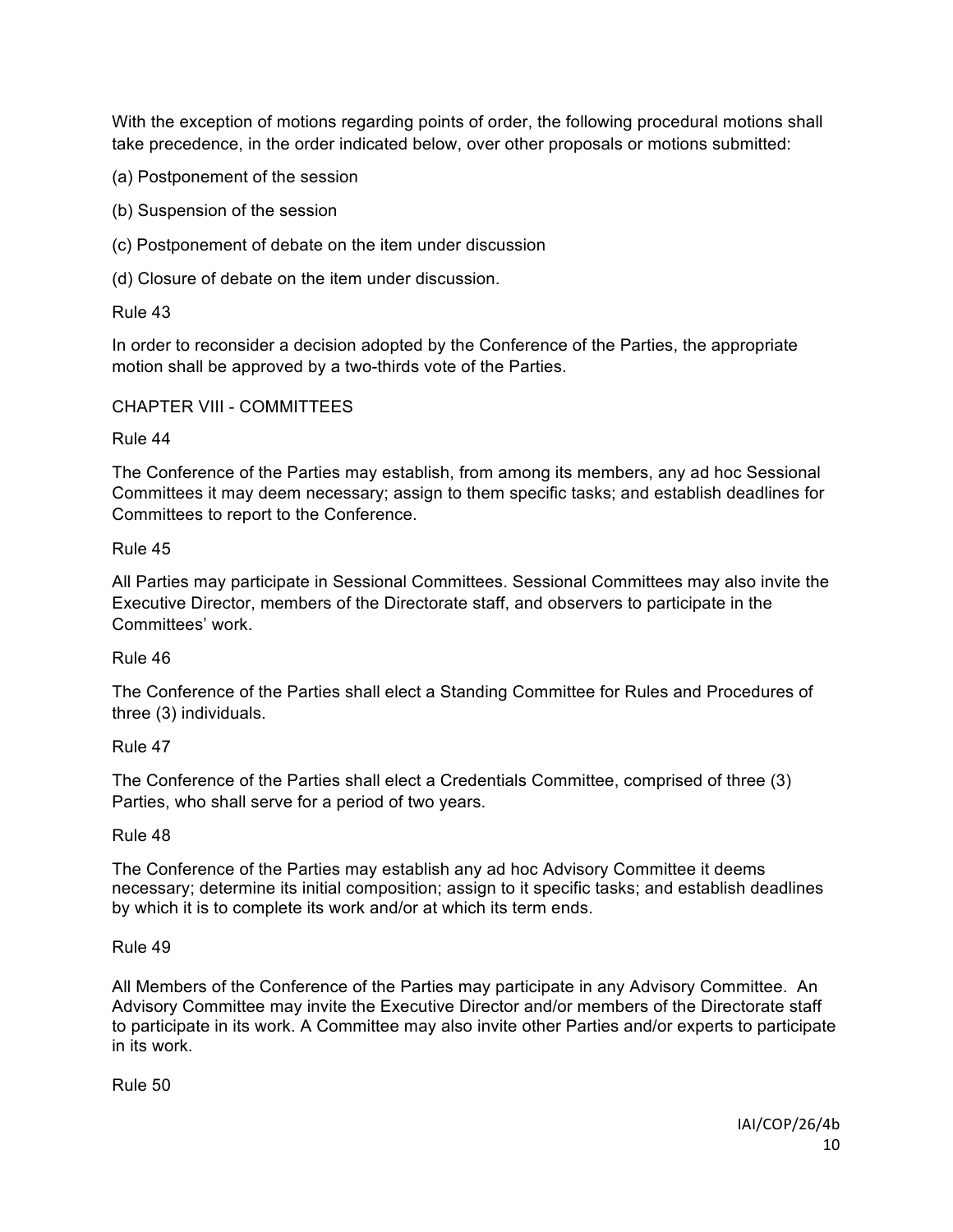Advisory Committees shall carry out their work by electronic correspondence, insofar as possible.

#### Rule 51

Advisory Committees shall throughout their term maintain communications with the Executive Council Bureau and the Executive Director.

#### Rule 52

Any Advisory Committee shall submit its report to the Conference of the Parties and make it available to the Directorate in accordance with the deadlines established under Rule 48.

#### Rule 53

The activities of Advisory Committees shall be guided by the Rules and Procedures of the Conference of the Parties unless the Conference of the Parties specifies otherwise.

#### CHAPTER IX - VOTING

#### Rule 54

The Conference of the Parties shall seek to work and especially to take action by consensus. If consensus is not achieved, the Chair or any Representative may call for a vote. Each Party is entitled to one vote. Votes shall be cast by a show of hands, by roll call or by secret ballot, as agreed by the Conference of the Parties, or as provided for in these Rules or in the Agreement Establishing the IAI.

#### Rule 55

All decisions of the Conference of the Parties shall be made by a majority vote of accredited Parties present, unless otherwise specified in the Agreement Establishing the IAI or elsewhere in these Rules.

#### Rule 56

Votes shall ordinarily be cast by a show of hands. However, any Representative may request a roll-call vote on any matter. A roll-call vote shall proceed in the order in which the Parties notified the Depositary of their accession to the Agreement. The vote of each Representative participating in the roll-call vote shall be noted for the record in the minutes of the session.

#### Rule 57

In an election, when voting for multiple vacancies is being undertaken and the voting does not result in enough candidates being elected to fill all of the vacancies, a runoff election shall be held between the remaining candidates, eliminating from the ballot the candidates with the lowest number of votes, but retaining two candidates more than the number of vacancies to be filled.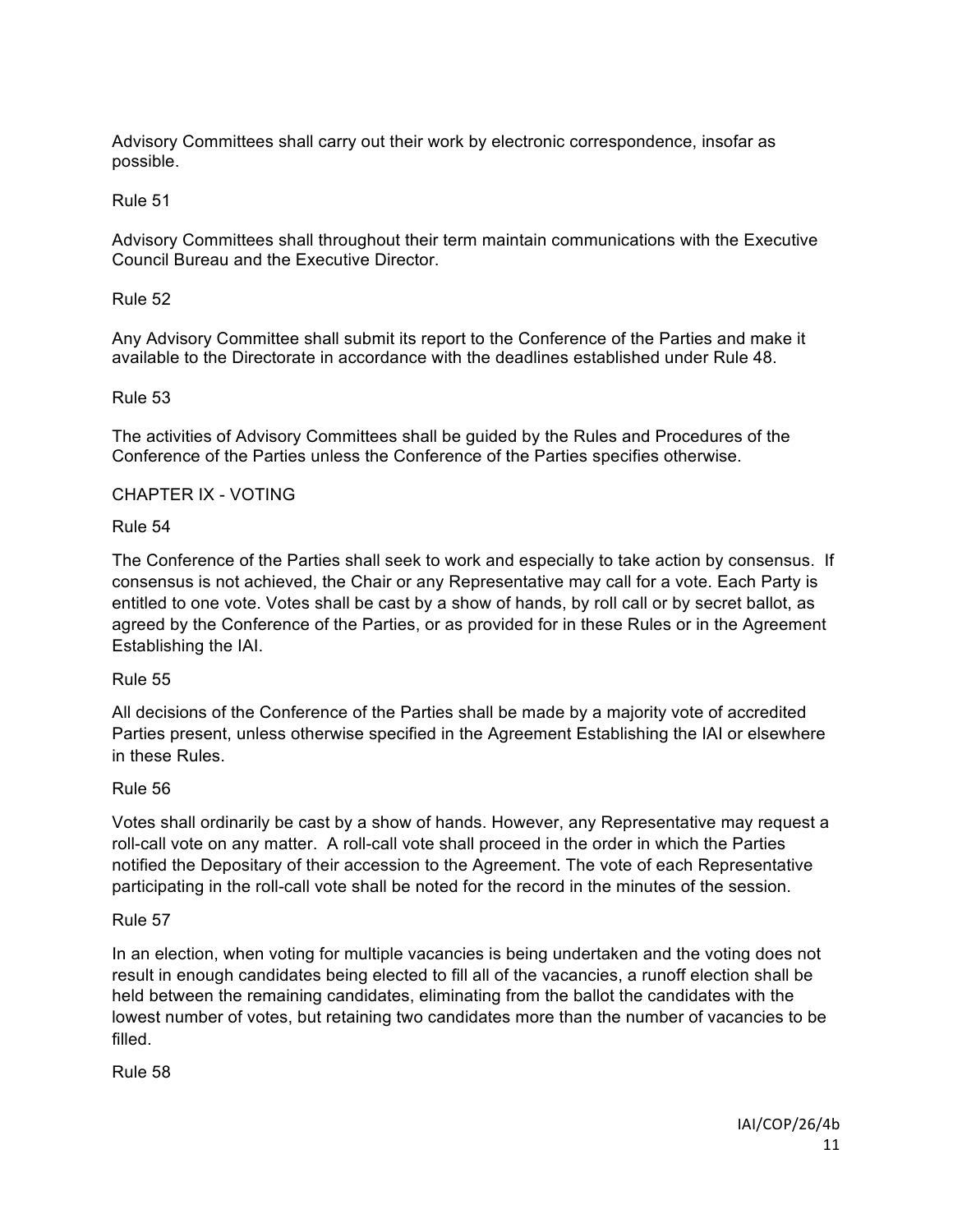When it becomes necessary to choose between candidates who have received the same number of votes, a second round of voting shall be conducted among the tied candidates. If such a second round of voting also results in a tie, the winner shall be selected by the toss of a coin by the Executive Director, with the Chair of the Conference of the Parties calling "heads" or "tails".

Rule 59

Voting to elect or remove the Executive Director shall be conducted by secret ballot.

Rule 60

The Members of the Executive Council and of the Scientific Advisory Committee shall be elected by secret ballot. In such elections, each accredited Party shall vote for the number of names equal to the number of vacancies to be filled as provided for in Chapter X of these Rules, and in the Standing Rules of the Executive Council.

# Rule 61

Other business may be decided by secret ballot if the Conference of the Parties so agrees.

# Rule 62

When votes are cast by secret ballot, the Chair of the Conference of the Parties shall designate two Representatives to serve as tellers, who, when the balloting is for an election, shall be individuals not directly involved therein. The tellers shall be responsible for monitoring the voting, counting the ballots, deciding whether a vote is valid, and certifying the results of the voting.

# Rule 63

Once voting has begun, no Representative may interrupt it, except to raise a point of order concerning the manner in which the voting is being conducted. When the vote has ended, the Chair shall announce the results thereof.

# Rule 64

Once the Chair has announced the results of a vote, any Representative may ask for the floor to explain or justify his/her vote, for a period not to exceed five minutes.

# CHAPTER X - ELECTION OF MEMBERS OF THE SCIENTIFIC ADVISORY COMMITTEE (SAC)

# Rule 65

The Conference of the Parties will normally hold elections to fill vacancies on the Scientific Advisory Committee no earlier than the second  $(2^{nd})$  day of the Conference. In the event there is more than one vacancy to be filled, voting shall be conducted separately, starting with the vacancies for which candidates are proposed by the Parties, followed by the vacancies for which candidates are proposed by the Scientific Advisory Committee itself, and ending with the vacancy for which candidates are proposed by the Associates of the Institute.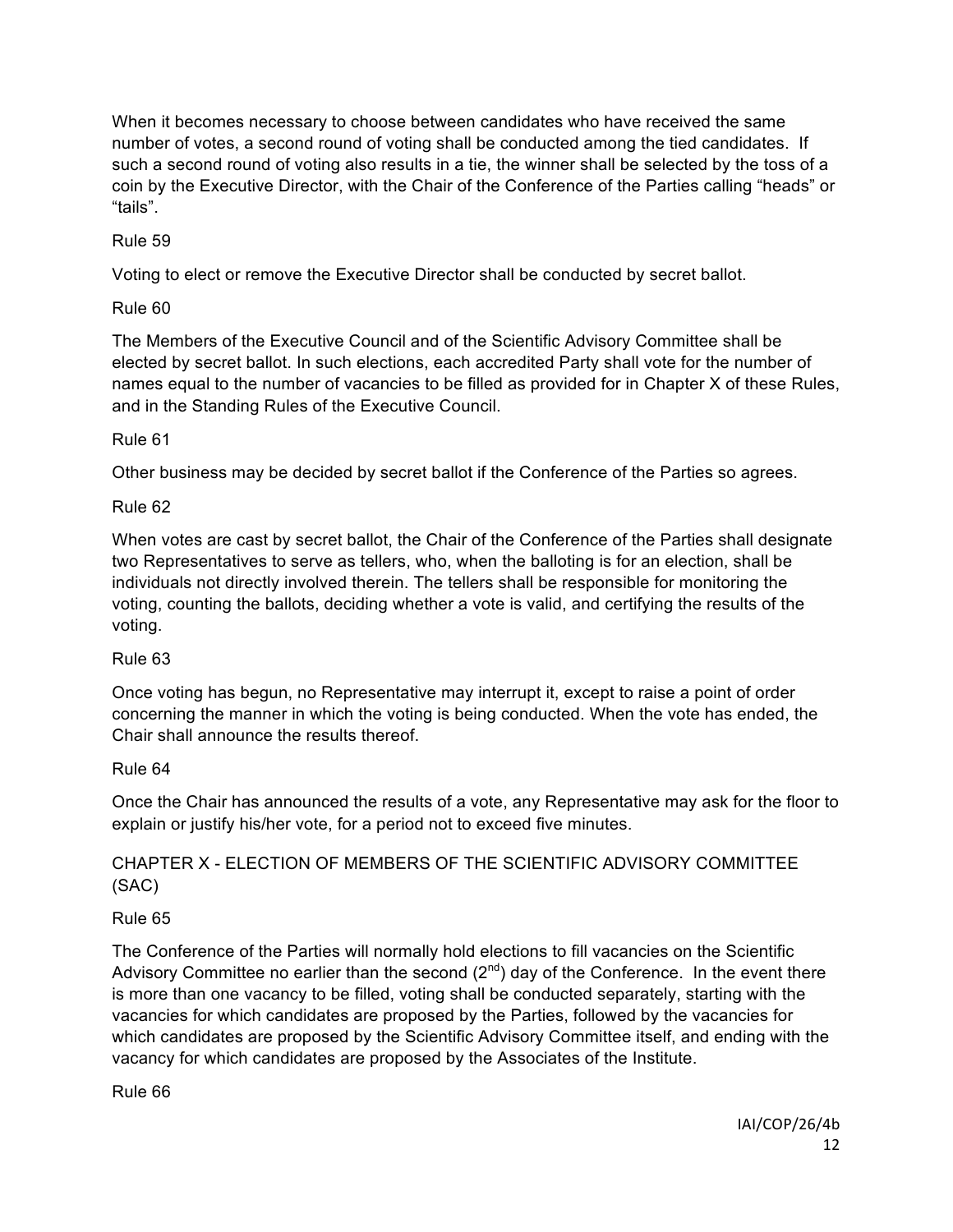The Parties, the Scientific Advisory Committee and the Associates, in considering potential candidates for the Committee, and the Conference of the Parties, in its election of SAC members, shall take into account the need to ensure representation within the Scientific Advisory Committee from a variety of disciplines relevant to global change research and equitable geographic distribution. The Scientific Advisory Committee Chair will make available to the Parties at least sixty (60) days in advance of each Conference of the Parties an assessment of the Committee's needs for disciplinary representation.

## Rule 67

Each Party may propose up to two candidates for each of the SAC vacancies to be filled from nominees by the Parties.

## Rule 68

The Scientific Advisory Committee may propose up to twice the number of candidates for the number of vacancies to be filled from nominations from the Scientific Advisory Committee itself.

#### Rule 69

The Associates of the Institute may submit up to four (4) candidates for the vacancy on the Scientific Advisory Committee to be filled by nominations from the Associates.

#### Rule 70

If no candidates are presented by the Scientific Advisory Committee or the Associates, the Conference of the Parties may fill this vacancy taking into account nominations made earlier by the Parties and/or the Scientific Advisory Committee.

#### Rule 71

All nominations for candidates must be submitted to the Directorate in time for the Directorate to make them available at least thirty (30) days prior to the election date. Nominations must be accompanied by curricula vitæ that fulfill at least the requirements set forth by the Agreement Establishing the IAI.

# Rule 72

When the Conference of the Parties elects members of the Scientific Advisory Committee, the newly constituted Committee shall take office immediately after the Conference of the Parties has been adjourned.

#### Rule 73

Should a position on the Scientific Advisory Committee become vacant prior to the scheduled end of term, the Conference of the Parties may fill this vacancy via electronic communications, taking into account nominations made earlier by the Parties and/or the SAC.

# CHAPTER XI - ELECTION AND REMOVAL OF THE EXECUTIVE DIRECTOR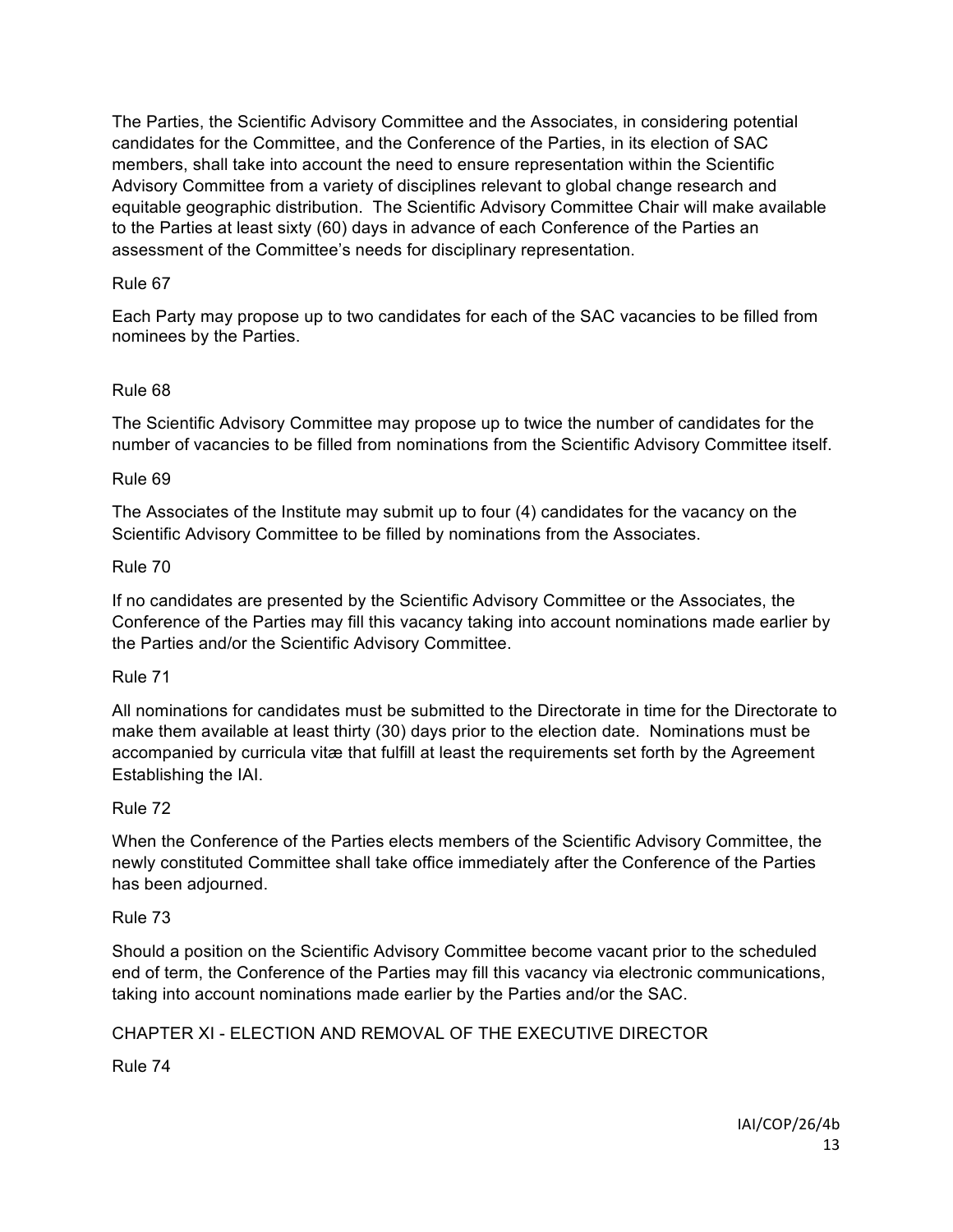The Executive Director shall be elected in accordance with the provisions of Article VIII, Sections 4 and 6 of the Agreement Establishing the IAI, and in accordance with Rule 59.

## Rule 75

The Parties shall nominate candidates forty-five (45) days prior to the date of the election by communication addressed to the Executive Director, who shall immediately circulate the nominations to all Parties, as received.

## Rule 76

The Executive Director shall be elected at the Conference of the Parties that precedes the expiration of the incumbent Executive Director's term by at least six months.

## Rule 77

If the position of Executive Director becomes vacant before the term has been completed, the Executive Council shall select an Interim Executive Director to serve until the next Regular Conference of the Parties at which time the Conference of the Parties shall elect a new Executive Director.

## Rule 78

The Conference of the Parties shall determine the terms of employment of the Executive Director, including the appropriate remuneration for the position.

## Rule 79

The Conference of the Parties shall have exclusive authority to remove the Executive Director when sound operation of the Institute so demands. The Conference of the Parties may do so at a Regular Conference, at a Special Conference, or via electronic correspondence.

#### Rule 80

Any Party may propose the removal of the Executive Director to the Executive Council Bureau ninety (90) days in advance of the proposed action.

#### Rule 81

The Executive Council Bureau shall decide whether the removal of the Executive Director should be pursued and, if so, shall make all arrangements necessary for the Conference of the Parties to take such action by one of the means identified in Rule 79. The Bureau may call directly on members of the Directorate staff to provide administrative assistance in making these arrangements.

#### Rule 82

Removal of the Executive Director requires a two-thirds majority vote of the Conference of the Parties conducted by secret ballot as provided for in Rule 59.

# CHAPTER XII - THE CONFERENCE MINUTES AND THE REPORT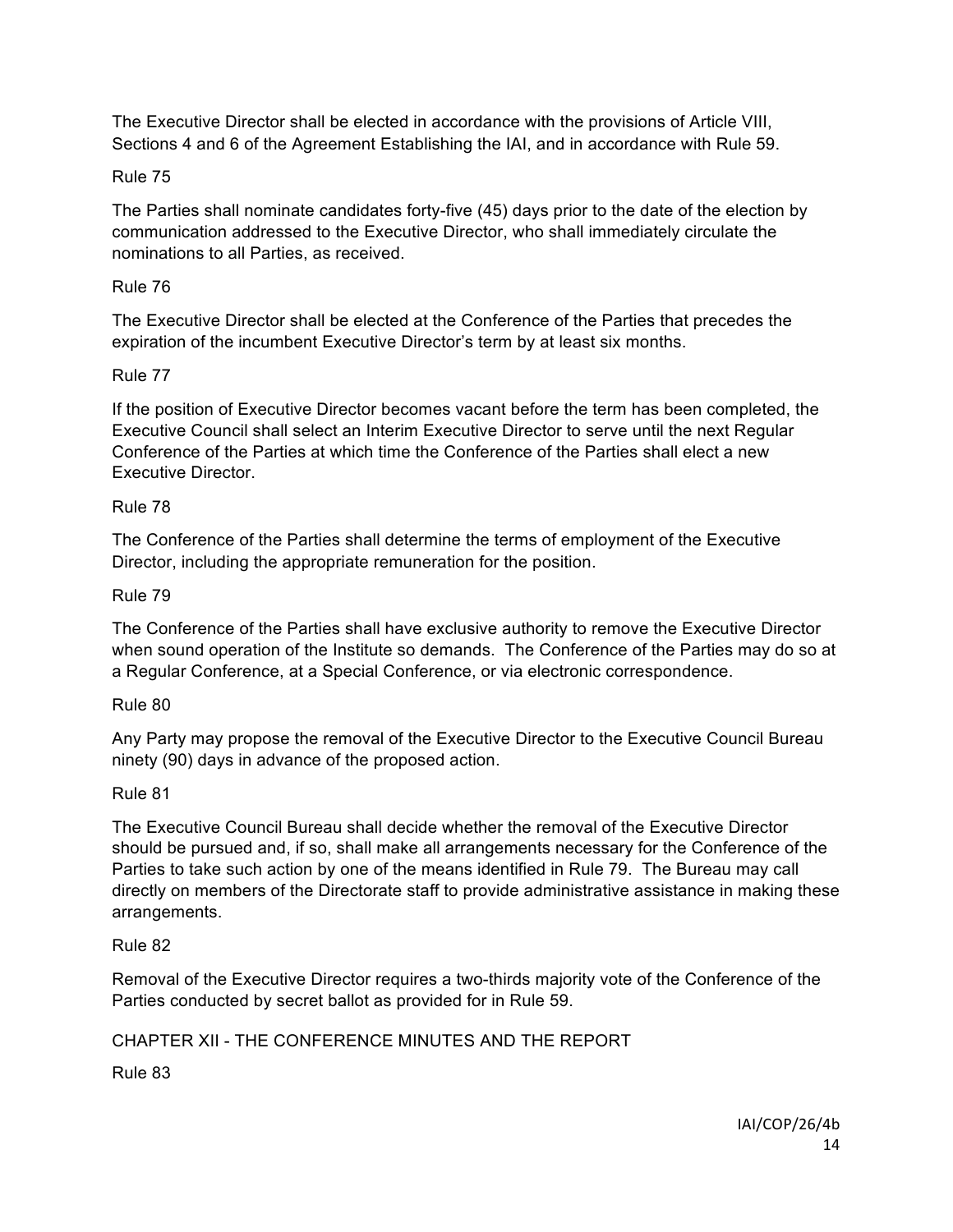After each day's session, the Secretary, with the assistance of the Directorate staff, shall produce a list summarizing the actions taken at that session for approval by the Conference of the Parties at the beginning of the next day's session. The list of actions for the final day of the Conference shall be approved by the Conference before the close of its last session.

## Rule 84

After all discussions have been completed and all actions have been agreed, the Secretary, with the assistance of the Directorate staff and in consultation with the Conference Bureau, shall prepare draft resolutions needed to implement the actions taken by the Conference of the Parties and shall submit these at the Post-CoP Executive Council Meeting for signature by the Bureau of the Executive Council.

## Rule 85

The Executive Director shall prepare a draft Report for each Conference of the Parties. This draft report shall include all approved resolutions and action lists for each day, the minutes of the Conference and annexes as needed. The Directorate shall make the draft Report available to all Conference participants no later than sixty (60) days following the end of the Conference of the Parties for the participants' review and comment. All such comments shall be submitted to the Directorate within thirty (30) days of the distribution of the draft Report.

## Rule 86

The Directorate will make the draft Report available to all Parties and other Conference participants no later than one-hundred-twenty (120) days following the end of the Conference of the Parties.

# CHAPTER XIII – SPECIAL CONFERENCES

# Rule 87

The Parties, in special instances and at the request of one or more Parties, may hold Special Conferences. These Special Conferences may be decided upon with at least two-thirds favorable vote of accredited Parties present. If such a request is made, not at a Conference of the Parties but thereafter, the Executive Director shall consult the Parties by correspondence regarding the request and shall convene such a meeting if at least two-thirds of its active Parties agree. The Party that first tenders an offer shall be the site of the Special Meeting, and, if no offers are made, Rule 13 shall apply.

#### Rule 88

A request to hold a Special Conference shall identify the matter(s) to be addressed, and the Special Conference shall consider only that (those) matter(s).

# Rule 89

The Executive Director shall transmit notices of Special Conference to the Parties and other participants at least sixty (60) days prior to the starting date thereof.